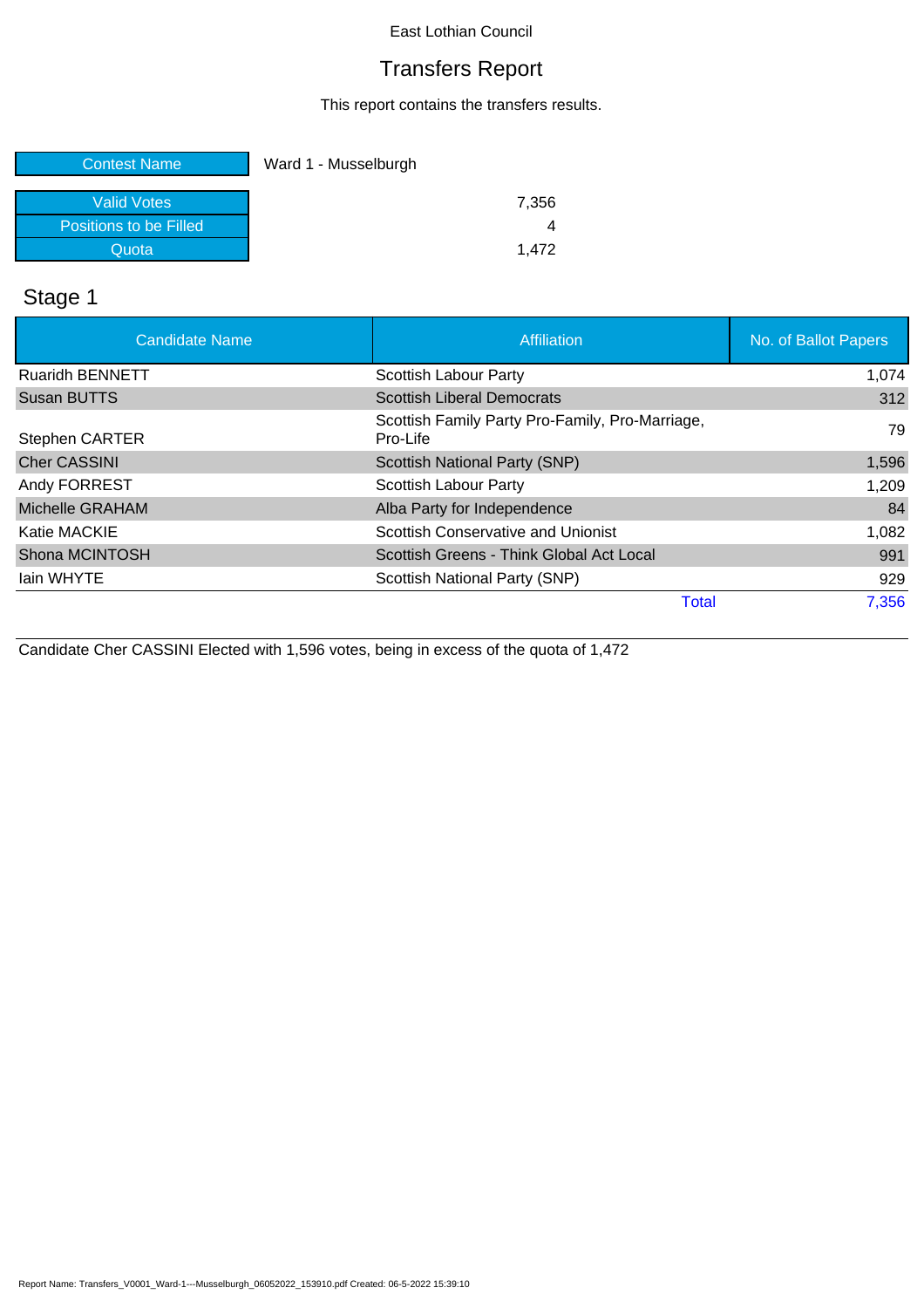# Transfers Report

This report contains the transfers results.

# Stage 2 - Surplus of Cher CASSINI 124.00000

| Action                             | No. of Ballot<br>Papers | <b>Transfer Value</b> | <b>Votes Transferred</b> |
|------------------------------------|-------------------------|-----------------------|--------------------------|
| <b>Transfer to Ruaridh BENNETT</b> | 52                      | 0.07769               | 4.03988                  |
| <b>Transfer to Susan BUTTS</b>     | 24                      | 0.07769               | 1.86456                  |
| Transfer to Andy FORREST           | 66                      | 0.07769               | 5.12754                  |
| <b>Transfer to Michelle GRAHAM</b> | 22                      | 0.07769               | 1.70918                  |
| Transfer to Shona MCINTOSH         | 139                     | 0.07769               | 10.79891                 |
| Transfer to lain WHYTE             | 1,200                   | 0.07769               | 93.22800                 |
|                                    |                         |                       |                          |
| No further preference              | 79                      | 0.07769               | 6.13751                  |
| Not transferred due to rounding    |                         |                       | 0.00676                  |
|                                    | Total                   |                       | 124.00000                |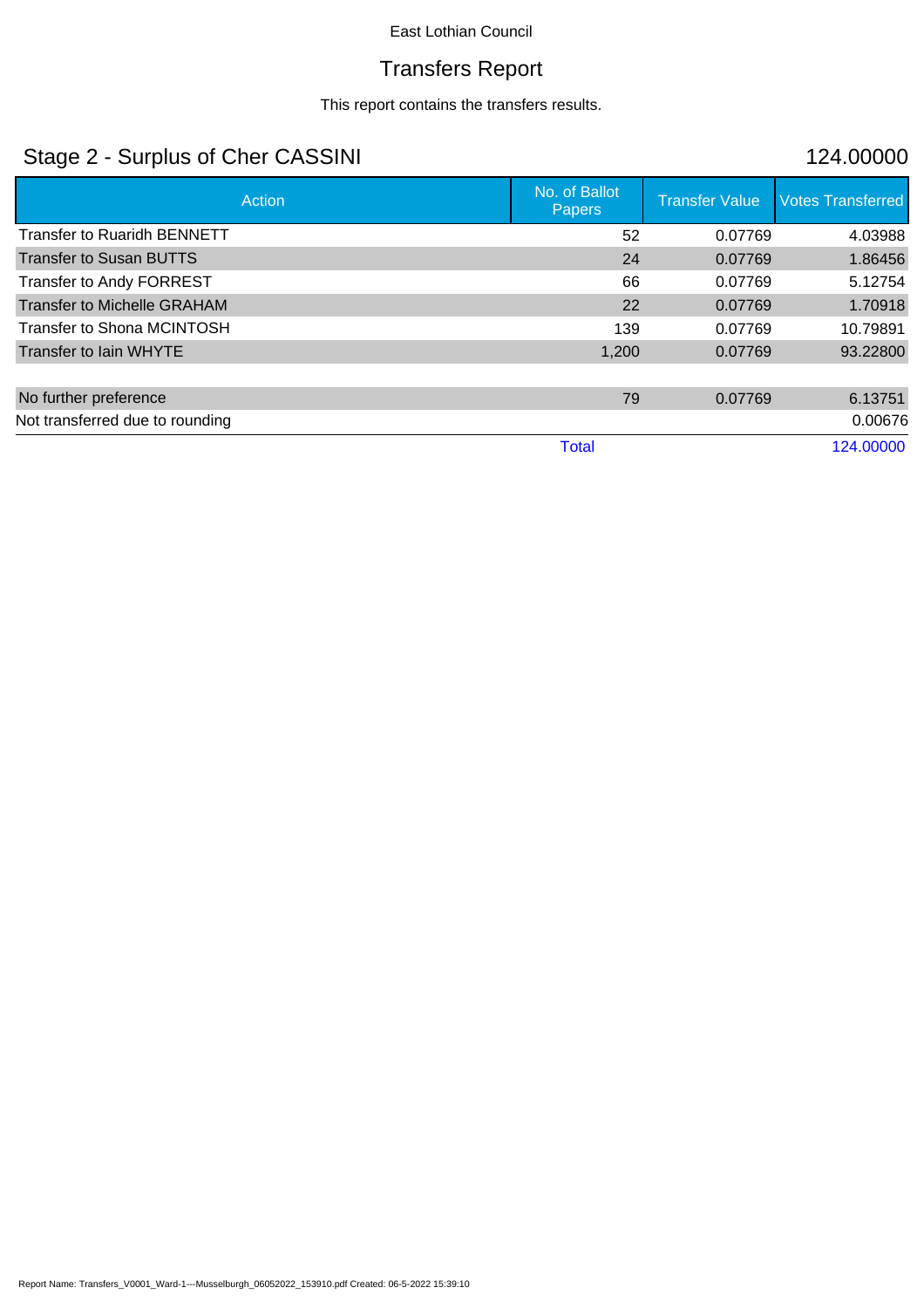### Transfers Report

This report contains the transfers results.

# Stage 3 - Exclusion of Stephen CARTER 79.62152

|                                    | Action | No. of Ballot<br><b>Papers</b> | <b>Transfer Value</b> | <b>Votes Transferred</b> |
|------------------------------------|--------|--------------------------------|-----------------------|--------------------------|
| <b>Transfer to Ruaridh BENNETT</b> |        | 3                              | 1.00000               | 3.00000                  |
| <b>Transfer to Susan BUTTS</b>     |        | 9                              | 1.00000               | 9.00000                  |
| <b>Transfer to Andy FORREST</b>    |        | 8                              | 1.00000               | 8.00000                  |
| <b>Transfer to Michelle GRAHAM</b> |        | $\overline{7}$                 | 1.00000               | 7.00000                  |
| <b>Transfer to Katie MACKIE</b>    |        | 18                             | 1.00000               | 18.00000                 |
| <b>Transfer to Shona MCINTOSH</b>  |        | 16                             | 1.00000               | 16.00000                 |
| Transfer to lain WHYTE             |        | 4                              | 1.00000               | 4.00000                  |
| <b>Transfer to Susan BUTTS</b>     |        | $\mathbf 1$                    | 0.07769               | 0.07769                  |
| <b>Transfer to Andy FORREST</b>    |        |                                | 0.07769               | 0.07769                  |
| <b>Transfer to Michelle GRAHAM</b> |        | $\mathbf 1$                    | 0.07769               | 0.07769                  |
| Transfer to lain WHYTE             |        | 3                              | 0.07769               | 0.23307                  |
|                                    |        |                                |                       |                          |
| No further preference              |        | 14                             | 1.00000               | 14.00000                 |
| No further preference              |        | $\overline{2}$                 | 0.07769               | 0.15538                  |
| Not transferred due to rounding    |        |                                |                       | 0.00000                  |
|                                    |        | <b>Total</b>                   |                       | 79.62152                 |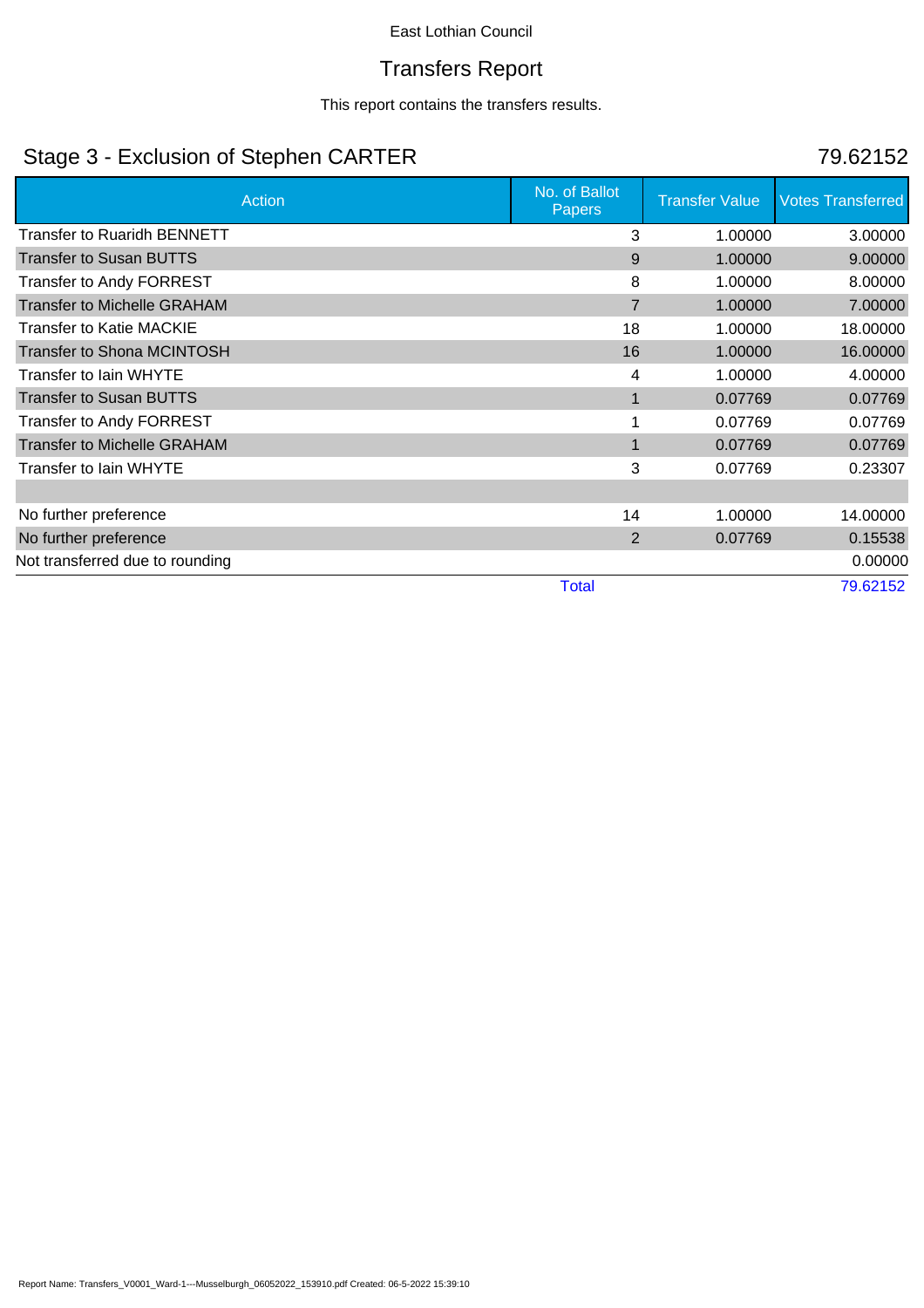### Transfers Report

This report contains the transfers results.

# Stage 4 - Exclusion of Michelle GRAHAM 92.78687

|                                    | Action | No. of Ballot<br><b>Papers</b> | <b>Transfer Value</b> | <b>Votes Transferred</b> |
|------------------------------------|--------|--------------------------------|-----------------------|--------------------------|
| <b>Transfer to Ruaridh BENNETT</b> |        | 10                             | 1.00000               | 10.00000                 |
| <b>Transfer to Susan BUTTS</b>     |        | 3                              | 1.00000               | 3.00000                  |
| <b>Transfer to Andy FORREST</b>    |        | 9                              | 1.00000               | 9.00000                  |
| <b>Transfer to Katie MACKIE</b>    |        | 6                              | 1.00000               | 6.00000                  |
| Transfer to Shona MCINTOSH         |        | 17                             | 1.00000               | 17.00000                 |
| <b>Transfer to lain WHYTE</b>      |        | 29                             | 1.00000               | 29.00000                 |
| <b>Transfer to Ruaridh BENNETT</b> |        | 3                              | 0.07769               | 0.23307                  |
| <b>Transfer to Andy FORREST</b>    |        | 1                              | 0.07769               | 0.07769                  |
| Transfer to Shona MCINTOSH         |        | 5                              | 0.07769               | 0.38845                  |
| <b>Transfer to lain WHYTE</b>      |        | 12                             | 0.07769               | 0.93228                  |
|                                    |        |                                |                       |                          |
| No further preference              |        | 17                             | 1.00000               | 17.00000                 |
| No further preference              |        | $\mathbf{2}$                   | 0.07769               | 0.15538                  |
| Not transferred due to rounding    |        |                                |                       | 0.00000                  |
|                                    |        | <b>Total</b>                   |                       | 92.78687                 |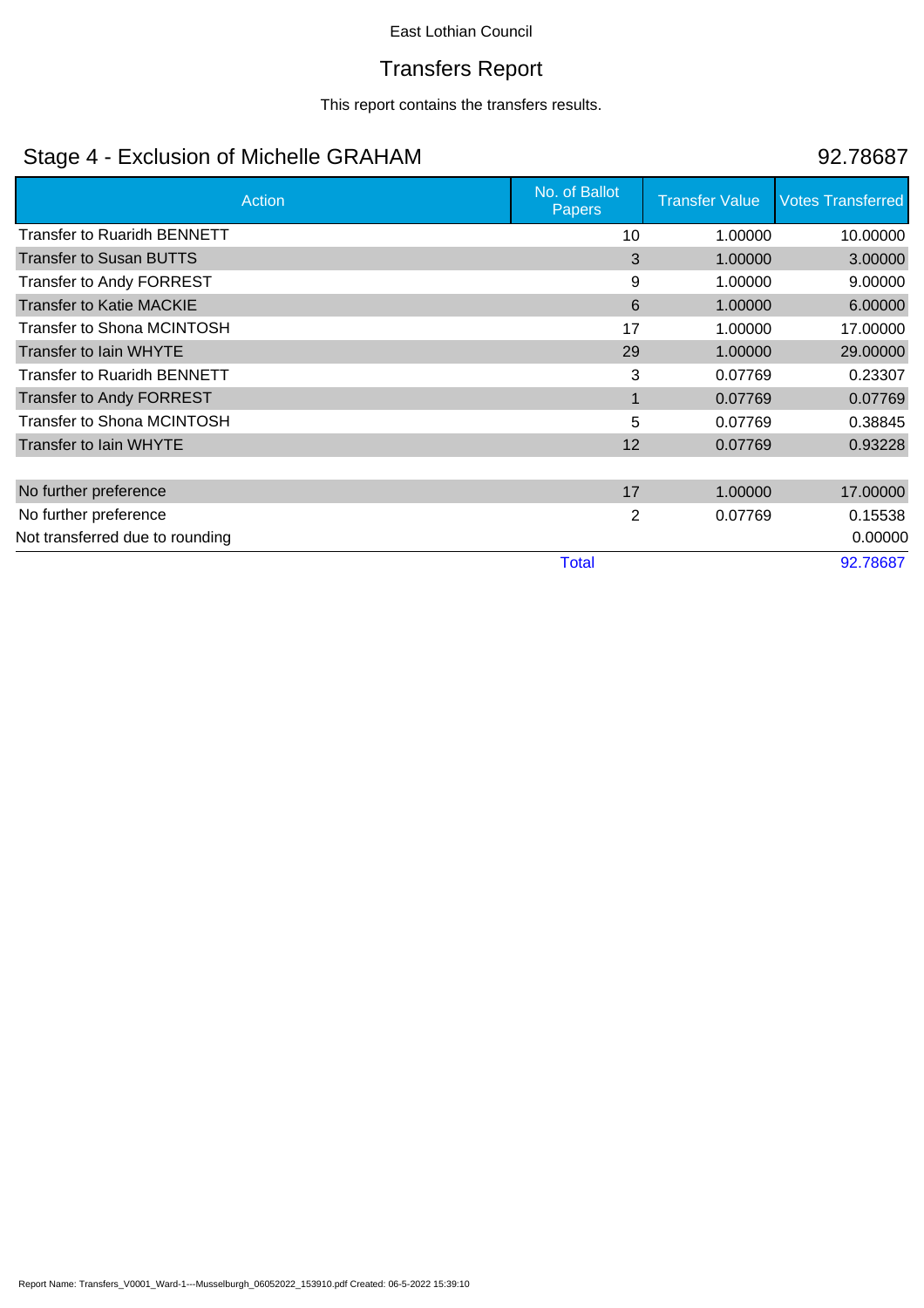# Transfers Report

This report contains the transfers results.

# Stage 5 - Exclusion of Susan BUTTS 325.94225

| Action                             | No. of Ballot<br><b>Papers</b> | <b>Transfer Value</b> | <b>Votes Transferred</b> |
|------------------------------------|--------------------------------|-----------------------|--------------------------|
| Transfer to Ruaridh BENNETT        | 69                             | 1.00000               | 69.00000                 |
| <b>Transfer to Andy FORREST</b>    | 56                             | 1.00000               | 56.00000                 |
| Transfer to Katie MACKIE           | 55                             | 1.00000               | 55.00000                 |
| <b>Transfer to Shona MCINTOSH</b>  | 65                             | 1.00000               | 65.00000                 |
| Transfer to lain WHYTE             | 19                             | 1.00000               | 19.00000                 |
| <b>Transfer to Ruaridh BENNETT</b> | 8                              | 0.07769               | 0.62152                  |
| <b>Transfer to Andy FORREST</b>    |                                | 0.07769               | 0.07769                  |
| <b>Transfer to Shona MCINTOSH</b>  | 6                              | 0.07769               | 0.46614                  |
| Transfer to lain WHYTE             | 5                              | 0.07769               | 0.38845                  |
|                                    |                                |                       |                          |
| No further preference              | 60                             | 1.00000               | 60.00000                 |
| No further preference              | 5                              | 0.07769               | 0.38845                  |
| Not transferred due to rounding    |                                |                       | 0.00000                  |
|                                    | <b>Total</b>                   |                       | 325.94225                |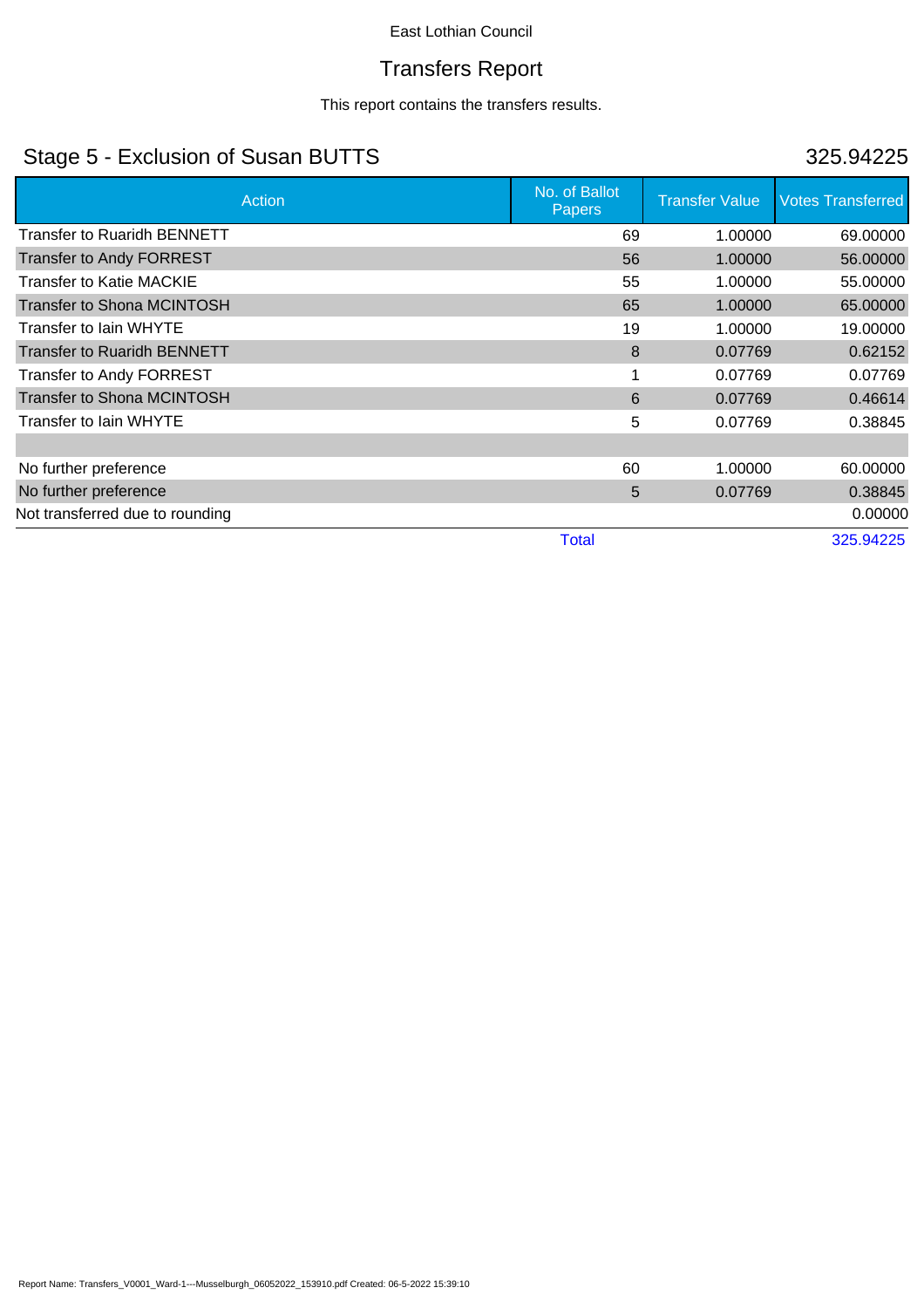# Transfers Report

This report contains the transfers results.

# Stage 6 - Exclusion of Iain WHYTE 1,075.78180

| Action                             | No. of Ballot<br>Papers | <b>Transfer Value</b> | <b>Votes Transferred</b> |
|------------------------------------|-------------------------|-----------------------|--------------------------|
| <b>Transfer to Ruaridh BENNETT</b> | 66                      | 1.00000               | 66.00000                 |
| <b>Transfer to Andy FORREST</b>    | 131                     | 1.00000               | 131.00000                |
| <b>Transfer to Katie MACKIE</b>    | 10                      | 1.00000               | 10.00000                 |
| <b>Transfer to Shona MCINTOSH</b>  | 515                     | 1.00000               | 515.00000                |
| <b>Transfer to Ruaridh BENNETT</b> | 102                     | 0.07769               | 7.92438                  |
| Transfer to Andy FORREST           | 96                      | 0.07769               | 7.45824                  |
| <b>Transfer to Katie MACKIE</b>    | 11                      | 0.07769               | 0.85459                  |
| Transfer to Shona MCINTOSH         | 660                     | 0.07769               | 51.27540                 |
|                                    |                         |                       |                          |
| No further preference              | 259                     | 1.00000               | 259,00000                |
| No further preference              | 351                     | 0.07769               | 27.26919                 |
| Not transferred due to rounding    |                         |                       | 0.00000                  |
|                                    | <b>Total</b>            |                       | 1,075.78180              |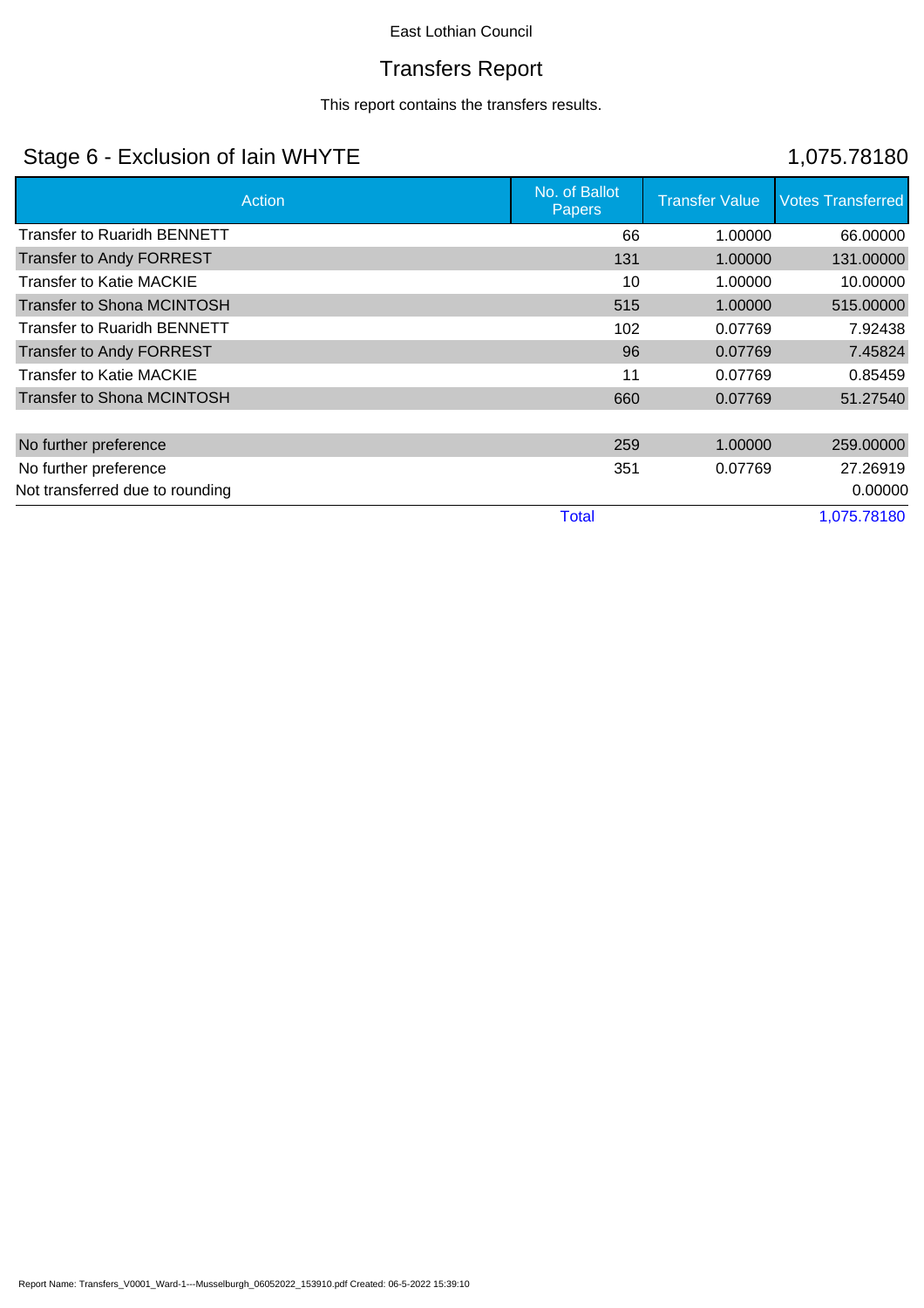### Transfers Report

This report contains the transfers results.

# Stage 7 - Surplus of Shona MCINTOSH 194.92890

| Action                             | No. of Ballot<br><b>Papers</b> | <b>Transfer Value</b> | <b>Votes Transferred</b> |
|------------------------------------|--------------------------------|-----------------------|--------------------------|
| <b>Transfer to Ruaridh BENNETT</b> | 346                            | 0.11693               | 40.45778                 |
| <b>Transfer to Andy FORREST</b>    | 388                            | 0.11693               | 45.36884                 |
| <b>Transfer to Katie MACKIE</b>    | 41                             | 0.11693               | 4.79413                  |
| <b>Transfer to Ruaridh BENNETT</b> | 133                            | 0.00908               | 1.20764                  |
| Transfer to Andy FORREST           | 112                            | 0.00908               | 1.01696                  |
| <b>Transfer to Katie MACKIE</b>    | 11                             | 0.00908               | 0.09988                  |
|                                    |                                |                       |                          |
| No further preference              | 829                            | 0.11693               | 96.93497                 |
| No further preference              | 554                            | 0.00908               | 5.03032                  |
| Not transferred due to rounding    |                                |                       | 0.01838                  |
|                                    | <b>Total</b>                   |                       | 194.92890                |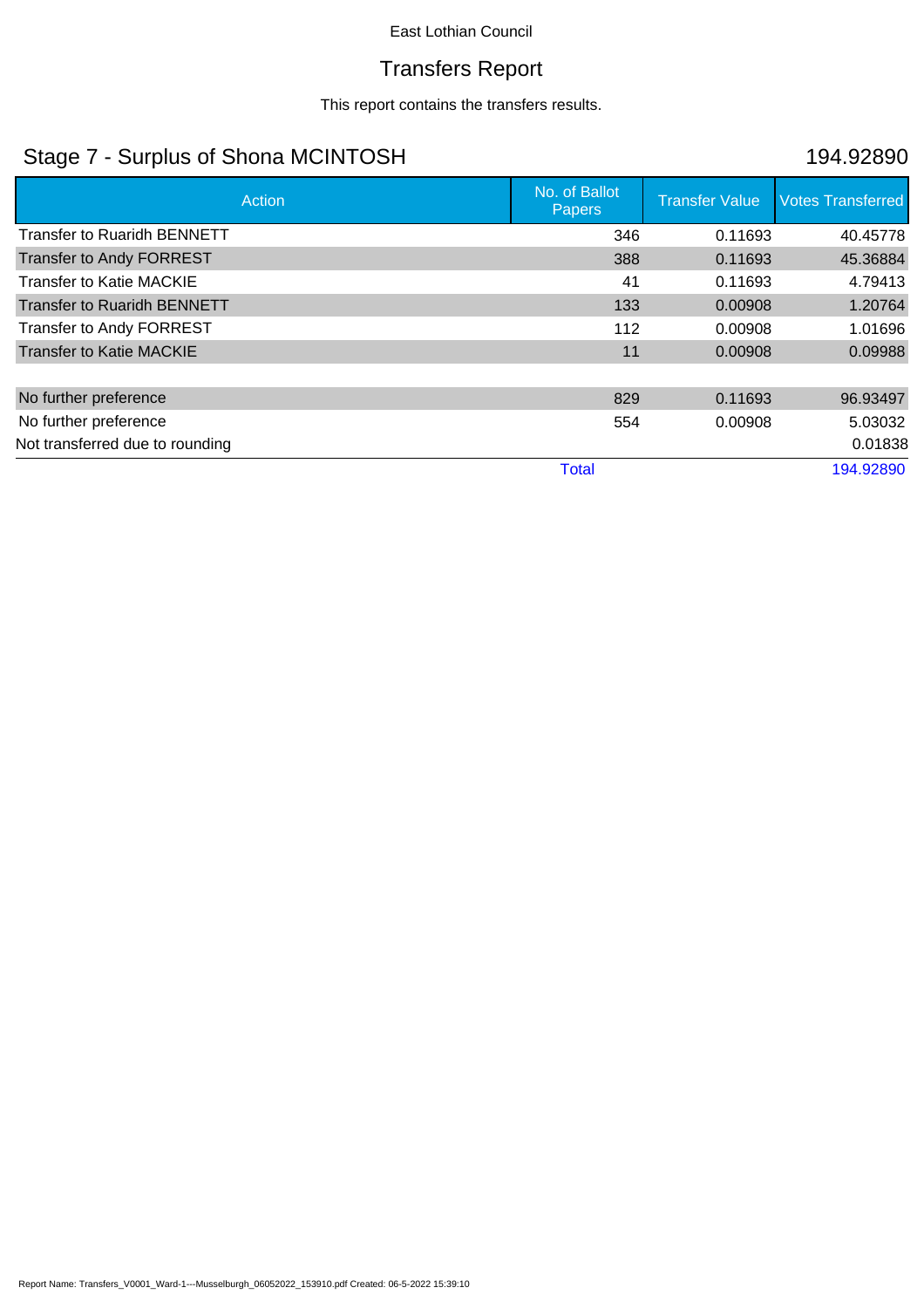# Transfers Report

This report contains the transfers results.

| Action                          | No. of Ballot<br>Papers | <b>Transfer Value</b> | <b>Votes Transferred</b> |
|---------------------------------|-------------------------|-----------------------|--------------------------|
|                                 |                         |                       |                          |
| No further preference           | 340                     | 0.00013               | 0.04420                  |
| No further preference           | 241                     | 0.00001               | 0.00241                  |
| No further preference           | 32                      | 0.00000               | 0.00000                  |
| Not transferred due to rounding |                         |                       | 0.01543                  |
|                                 | <b>Total</b>            |                       | 0.20465                  |